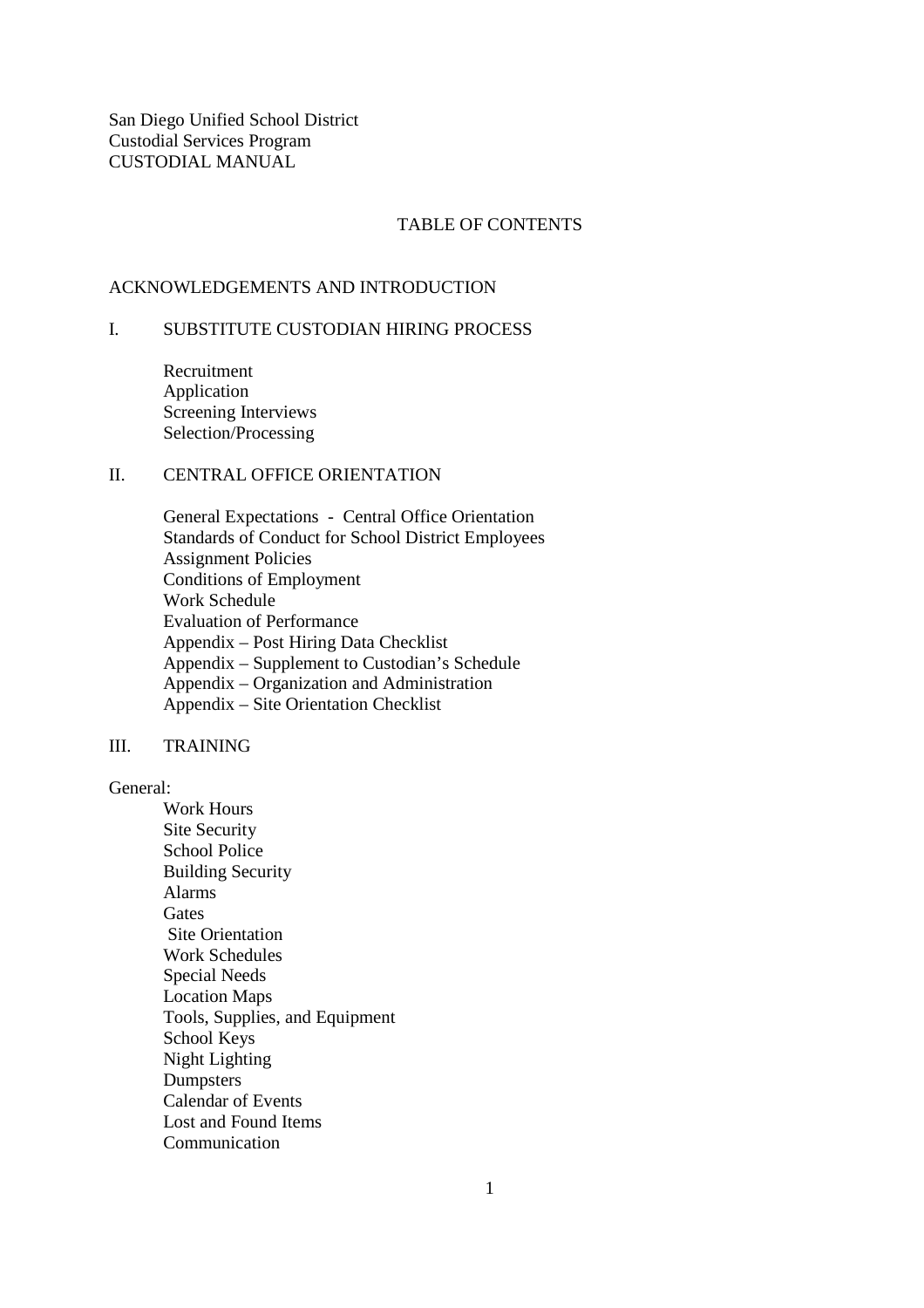## TABLE OF CONTENTS

#### III. TRAINING (Continued)

 Safety Awareness Broken Windows Broken/Missing Switch Plate, Electric Outlet Covers Lamps Equipment Toxic Materials Asbestos Plaayground Equipment Ladder Use Fire Alarms/Extinguishers Riding of Bicycles/Skateboard Proper Lifting Techniques Job Injury Tools and Equipment Gear Locker/Custodial Closet Custodial Cart Vacuum Cleaners Upright Vacuum (Carpet Vacuum) Wet/Dry Vacuum Cleaner Speed-Dry Water Vacuum Brooms Push Broom (Floor or Yard Brush) Dust Mop Wet Mop/Handle Combination Mop Bucket/Wringer Hand Duster/Cleaning Rags Counter Brush (Foxtail) and Dustpan Floor Machine Gasoline or Electric Blower Eraser Cleaner Water Pail Putty Knife Key-Bak Classroom Cleaning and Servicing Restroom Cleaning Floor Refinishing Resilient Flooring Stripping/Scrubbing Finishing Buffing Terrazzo or Mansonry Tile Floors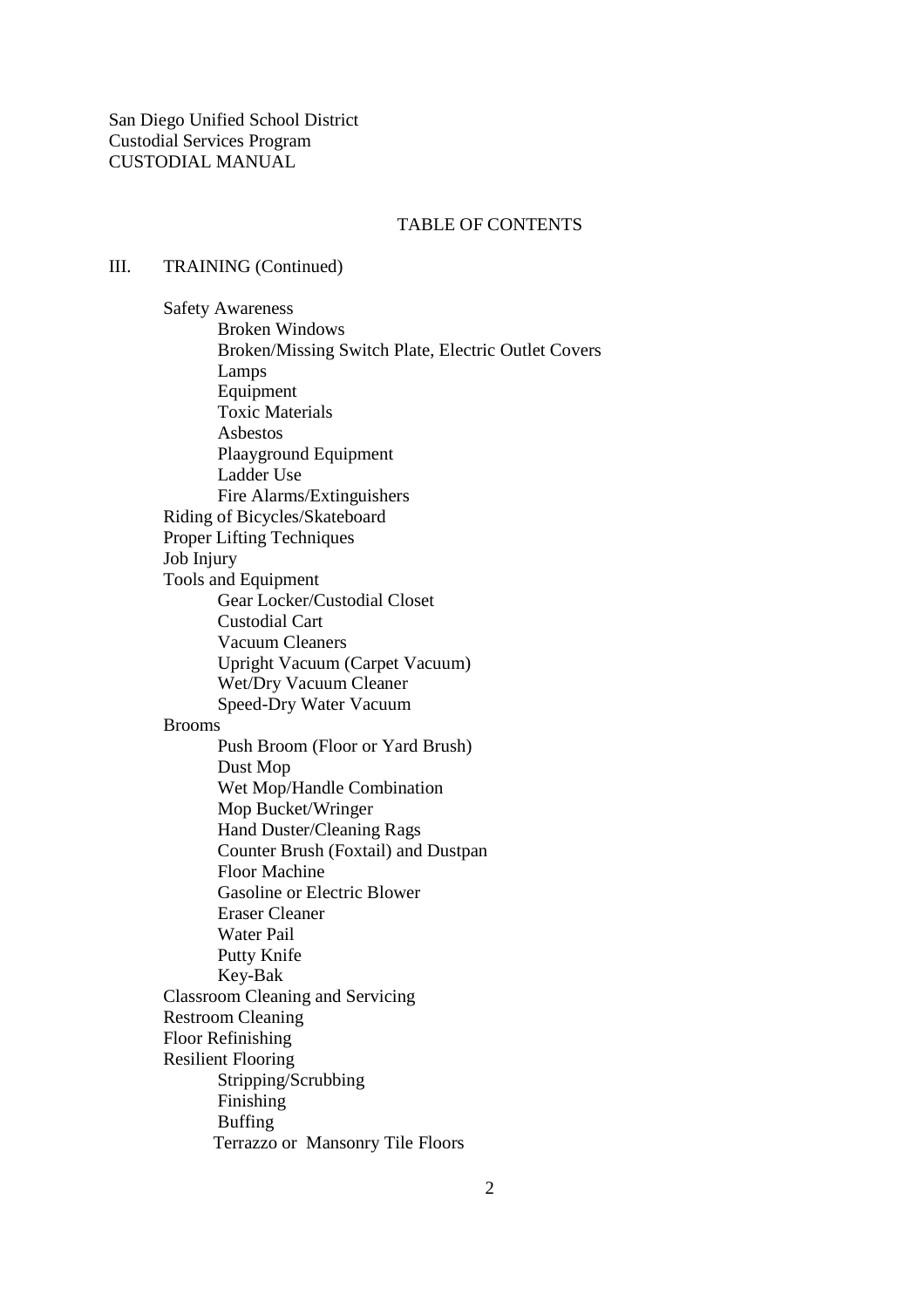San Diego Unified School District Custodial Services Program CUSTODIAL MANUAL

#### TABLE OF CONTENTS

# III. TRAINING (Continued)

 Wood Floors Carpet Shampooing Shampoo Pad Extraction Vacuum Dry Foam Extraction Grounds Care Miscellaneous Graffiti Vomit Chalkboard Routine Cleaning Thorough Cleaning Re-lining Re-Chalking Whiteboards Oily Rag Cans Kilns Broken Furniture Fluorescent Lamps Removing Gum from Carpet Venetian Blinds Appendix – Instructions on Venetian Blind Repair Appendix – Chart of How to Lift Safely

### IV. SUBSTITUTE CUSTODIAN ASSIGNMENT PROCESS

 General Trainee Substitute Custodian Site Responsibility Appendix – Telephone Request/Release